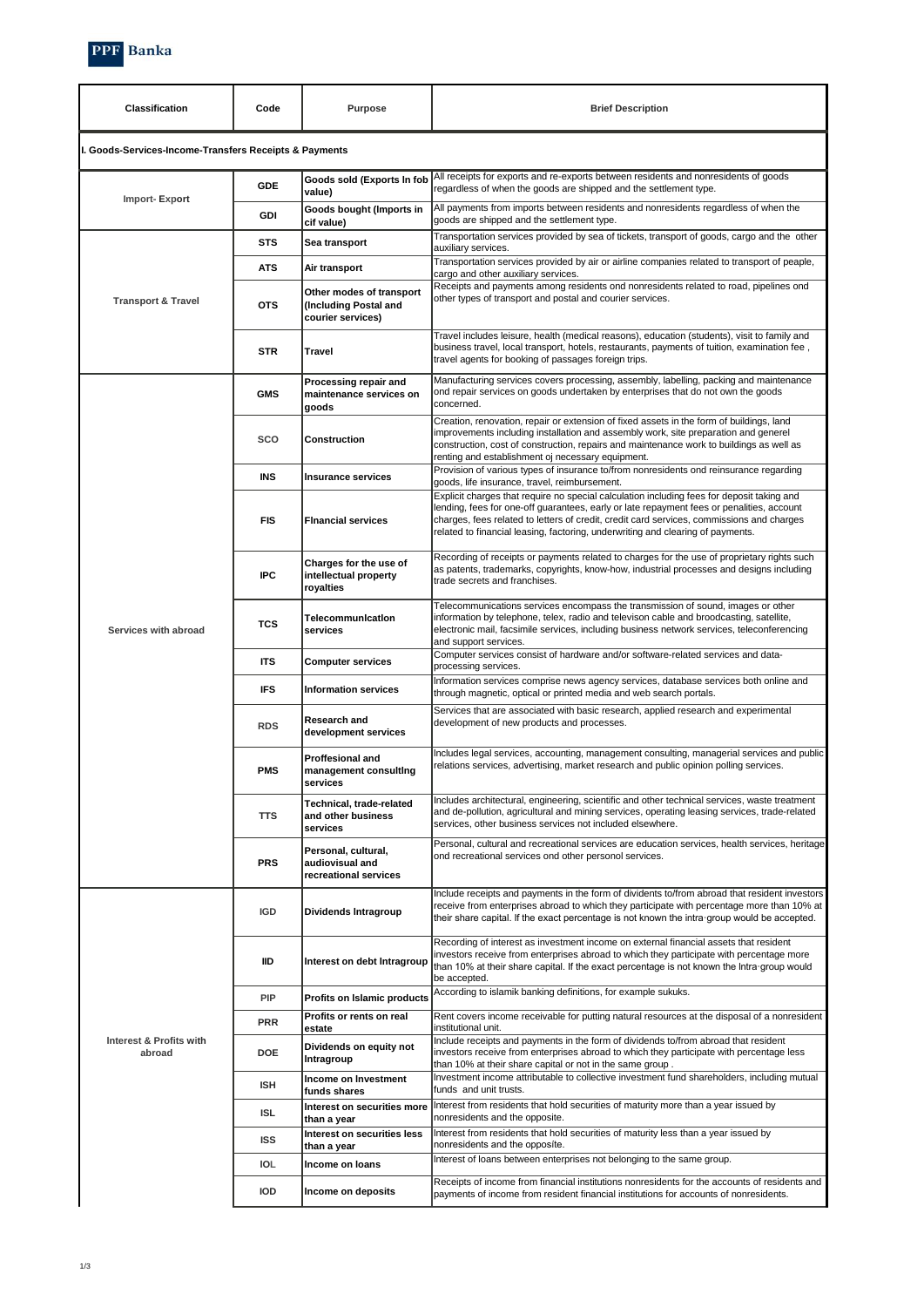

| Government                                                                                                                     | GOS        | Government goods and<br>services embassies etc                                                                                                                                                                                                                   | Included are all transactions in both goods and services by enclaves such os embassies,<br>consulates, military bases and international organizations with residents in the economies in<br>which the enclaves are located.                                                                                                                                                                   |  |  |  |  |
|--------------------------------------------------------------------------------------------------------------------------------|------------|------------------------------------------------------------------------------------------------------------------------------------------------------------------------------------------------------------------------------------------------------------------|-----------------------------------------------------------------------------------------------------------------------------------------------------------------------------------------------------------------------------------------------------------------------------------------------------------------------------------------------------------------------------------------------|--|--|--|--|
|                                                                                                                                | GRI        | Government related<br>Income taxes,tariffs,capita<br>transfers, etc.                                                                                                                                                                                             | Receipts and payments of transfers of UAE government to and from nonresidents related to<br>taxes on products, on income, wealth and capital gains, subsidies on products, social<br>contributions, social benefits, investments and donations.                                                                                                                                               |  |  |  |  |
| Personal                                                                                                                       | CHC        | <b>Charitable Contributions</b><br>(Charity and Aid)                                                                                                                                                                                                             | Humanitarian aid, military assistance, contributions to international organization apart from<br>loans, in cash or in kind, between the governments of different countries or between<br>governments and international organizations.                                                                                                                                                         |  |  |  |  |
|                                                                                                                                | <b>FAM</b> | <b>Family Support (Workers'</b><br>remittances)                                                                                                                                                                                                                  | Personal transfers by migrants' resident households to or from nonresident households.                                                                                                                                                                                                                                                                                                        |  |  |  |  |
|                                                                                                                                | <b>SAL</b> | <b>Salary (Compensation of</b><br>employees)                                                                                                                                                                                                                     | Remuneration payable by resident enterprises to nonresident employees in return for work<br>done by the latter during the accounting period.                                                                                                                                                                                                                                                  |  |  |  |  |
|                                                                                                                                | <b>PPA</b> | <b>Purchase of real estate</b><br>abroad from residents                                                                                                                                                                                                          | The fair value of real estate purchased by residents abroad or its liquidation.                                                                                                                                                                                                                                                                                                               |  |  |  |  |
|                                                                                                                                | <b>PPL</b> | Purchase of real estate In<br>the UAE from non-<br>residents                                                                                                                                                                                                     | The fair value of real estate purchased by nonresidents in the UAE or its liquidation.                                                                                                                                                                                                                                                                                                        |  |  |  |  |
| ll. Assets                                                                                                                     |            |                                                                                                                                                                                                                                                                  |                                                                                                                                                                                                                                                                                                                                                                                               |  |  |  |  |
| FDI flows - Acquisition and<br>liquidation by residents of<br>equity & securities abroad<br>(above 10% share)                  | <b>CEA</b> | Equity and investment<br>fund shares for the<br>establishment of new<br>company from residents<br>abroad, equity of merger<br>or acquisition of<br>companies abroad from<br>residents and<br>participation to capital<br>Increase of related<br>وماليا والمستوين | Establishment of branch or company abroad, acquisition of an existing entity, purchase or<br>sale of additional shares with percentage 10% of its capital or above abroad or liquidation of<br>a previous investment. If the exact percentage is not known the intro-group would be<br>accepted.                                                                                              |  |  |  |  |
|                                                                                                                                | <b>DSF</b> | <b>Debt Instruments</b><br>Intragroup foreign<br>secucities                                                                                                                                                                                                      | Bonds that a direct investor resident gives to its direct investment enterprise abroad or their<br>repayments and a nonresident direct investment enterprise is giving to a resident direct<br>investor or their repayments. If the exact percentage of above 10% participation is not<br>known the intro-group would be accepted.                                                            |  |  |  |  |
|                                                                                                                                | <b>REL</b> | Reverse equity share in<br>the<br><b>UAE</b>                                                                                                                                                                                                                     | Reverse share participation (from a company abroad in which a UAE company has<br>previously invested of least 10% share) below 10% to the share capital of the resident direct<br>investor or its liquidation.                                                                                                                                                                                |  |  |  |  |
|                                                                                                                                | <b>RDL</b> | Reverse debt instruments<br>In the UAE                                                                                                                                                                                                                           | Bonds, loans from a company abroad in which a UAE company has previously invested at<br>least 10% share to its resident direct investor or their repayments.                                                                                                                                                                                                                                  |  |  |  |  |
| Portfolia investment flows -<br>Acquisition and liquidation by<br>residents of equity & securities<br>abroad (below 10% share) | <b>FSA</b> | Equity other than<br>Investment fund shares in<br>not related companies<br>abroad                                                                                                                                                                                | Purchases of shares in equity from residents to shares of nonresident companies with<br>participation less than 10% or not related<br>companies that do not belong to the same corporate group if the percentage is not known.                                                                                                                                                                |  |  |  |  |
|                                                                                                                                | FIA        | <b>Investment fund shares</b><br>foreign                                                                                                                                                                                                                         | Collective investment undertakings through which investors pool funds for investment in<br>financial or nonfinancial assets such as mutual<br>funds and unit trusts.                                                                                                                                                                                                                          |  |  |  |  |
|                                                                                                                                | <b>DSA</b> | Purchases and sales of<br>foreign debt securities in<br>not related companies -<br>less than a year                                                                                                                                                              | Securities issued by nonresidents for example bonds, treasury bills, commercial papers,<br>bankers' acceptances traded in organized markets at market prices with maturity less than a<br>year in companies with capital participation less than 10% or that do not belong to the same<br>corporate group if the percentage is not known.                                                     |  |  |  |  |
|                                                                                                                                | <b>DLA</b> | Purchases and sales of<br>foreign debt securities in<br>not related companies -<br>More than a year                                                                                                                                                              | Securities issued by nonresidents for example bonds, treasury bills, commercial papers,<br>bankers' acceptances traded in organized<br>markets at market prices with maturity more than a year in companies with capital<br>participation less than 10% or that do not belong to the same corporate group if the<br>percentage is not known.                                                  |  |  |  |  |
|                                                                                                                                | <b>FDA</b> | <b>Financial derivatives</b><br>foreign                                                                                                                                                                                                                          | Transactions of residents to financial derivatives of nonresidents according to the gain or<br>loss (margin) that accurs at the settlement of<br>the title and not the underlying instrument.                                                                                                                                                                                                 |  |  |  |  |
| Lending-repayments and<br>transfers by residents of loans &<br>deposits abroad                                                 | <b>DLF</b> | <b>Debt Instruments</b><br>Intragroup loans, deposits<br>foreign (above 10% share)                                                                                                                                                                               | Loans and credit that a direct investor resident gives to its direct investment enterprise<br>abroad or their repayments and a nonresident direct investment enterprise is giving to a<br>resident direct investor or their repayments (within financial institutions are excluded). If the<br>exact percentage of above 10% participation is not known the intra-group would be<br>accepted. |  |  |  |  |
|                                                                                                                                | <b>AFA</b> | Receipts or payments from<br>personal residents bank<br>account or deposits<br>abroad                                                                                                                                                                            | All inward or outward flows by residents from accounts held with banks abroad.                                                                                                                                                                                                                                                                                                                |  |  |  |  |
|                                                                                                                                | <b>SLA</b> | <b>Loans - Drawings or</b><br><b>Repayments on loans</b><br>extended to nonresidents<br>Short-term                                                                                                                                                               | All drawings or repayments on loans extended to nonresidents with duration less than a year<br>in companies with capital participation less<br>than 10% or that do not belong to the same corporate group if the percentage is not known.                                                                                                                                                     |  |  |  |  |
|                                                                                                                                | <b>LLA</b> | <b>Loans-Drawings or</b><br><b>Repayments on loans</b><br>extended to nonresidents<br>Long-term                                                                                                                                                                  | All drawings or repayments on loans extended to nonresidents with duration more than a<br>year in companies with capital participation<br>less than 10% or that do not belong to the same corporate group if the percentage is not<br>known.                                                                                                                                                  |  |  |  |  |
|                                                                                                                                | LEA        | Leasing abroad                                                                                                                                                                                                                                                   | Financial leases that is leasing agreement of a nonresident with o resident.                                                                                                                                                                                                                                                                                                                  |  |  |  |  |
|                                                                                                                                | <b>RFS</b> | Repos on foreign<br>securitles                                                                                                                                                                                                                                   | Repurchase agreements on securities issued by nonresidents.                                                                                                                                                                                                                                                                                                                                   |  |  |  |  |
|                                                                                                                                | <b>TCR</b> | Trade credits and<br>advances receivable                                                                                                                                                                                                                         | Extension of credit by the suppliers of goods and services to their customers and advances<br>for work that is in progress or is yet to be undertaken, in the form of prepayment by<br>customers for goods and services not yet provided.                                                                                                                                                     |  |  |  |  |